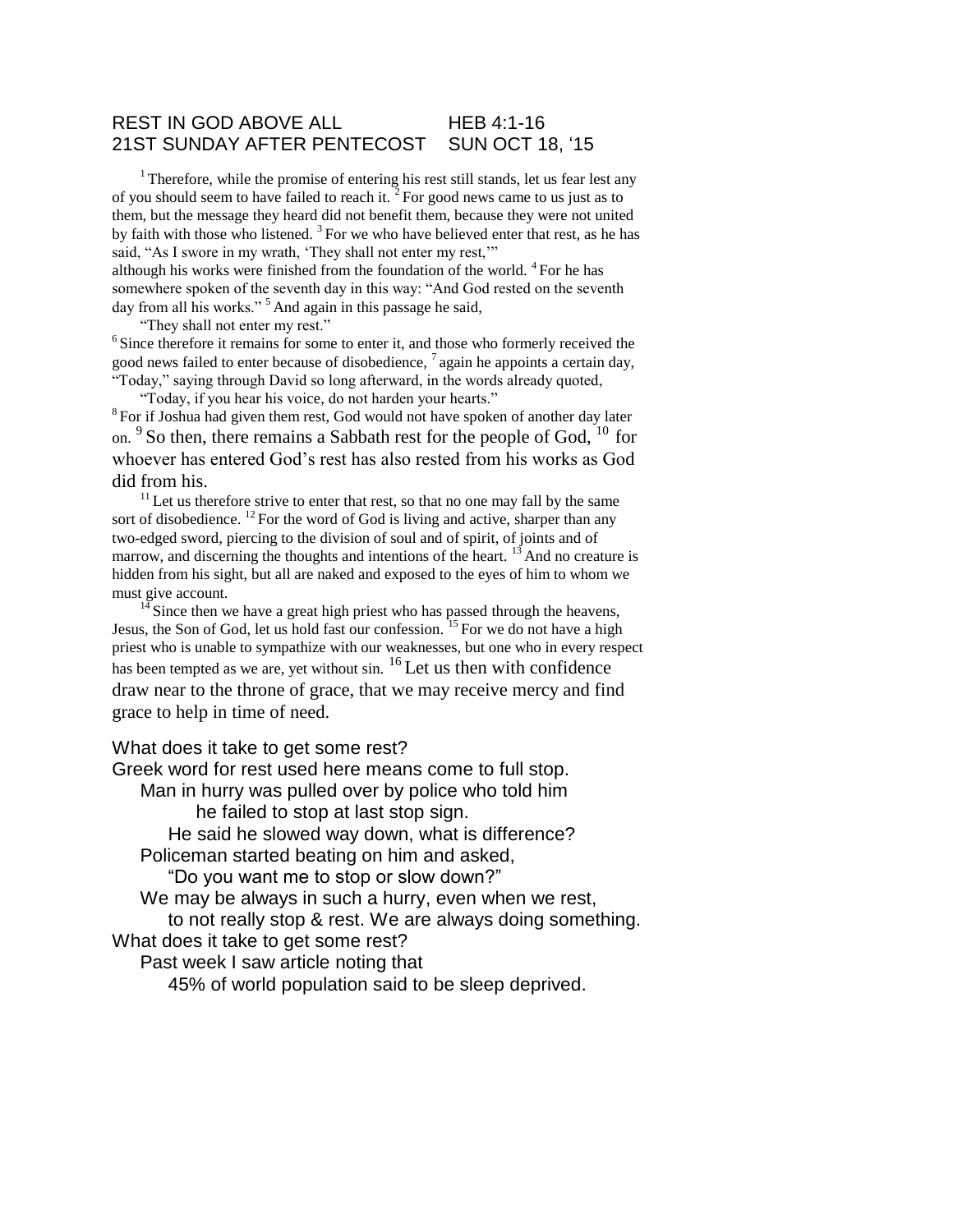Once predicted that by today,

modern technology & labor saving devices would mean most people would not have to spend much time working. But we find people are busier now than ever.

So a study was done to look at other end of spectrum. three very remote, primitive tribes were studied and found not to get any more sleep that busy modern people. What does it take to get some rest?

Text shows it will not come from anything we do or don't do, but from what God does for us through Jesus.

## GOD GIVES US TIME TO RECEIVE REST GOD GIVES REST THROUGH FAITH IN HIS WORD GOD GIVES FAITH IN JESUS HELP BY GRACE

## GOD GIVES US TIME TO RECEIVE REST

<sup>4</sup> For he has somewhere spoken of the seventh day in this way: "And God rested on the seventh day from all his works."<sup>5</sup> And again in this passage he said, "They shall not enter my rest."

 $6$  Since therefore it remains for some to enter it, and those who formerly received the good news failed to enter because of disobedience,  $\frac{7}{4}$  again he appoints a certain day, "Today," saying through David so long afterward, in the words already quoted,

"Today, if you hear his voice, do not harden your hearts." <sup>8</sup> For if Joshua had given them rest, God would not have spoken of another day later on. <sup>9</sup> So then, there remains a Sabbath rest for the people of God,  $^{10}$  for whoever has entered God's rest has also rested from his works as God did from his.

This sermon is part of series about what some call stewardship. If you knew you were going to hear stewardship sermon and listened to O.T. and Gospel lesson today you might think we will hear sermon about money.

O.T. and Gospel are not so much about how we should give money to God and for his work but about danger of trusting money for what we need

in a way that keeps us away from full faith in God.

But this text is about something more valuable & precious than money: time.

Overall theme of sermon series is "Worship God above all" We have to understand worship is not so much about what we do for God but receiving what he does for us.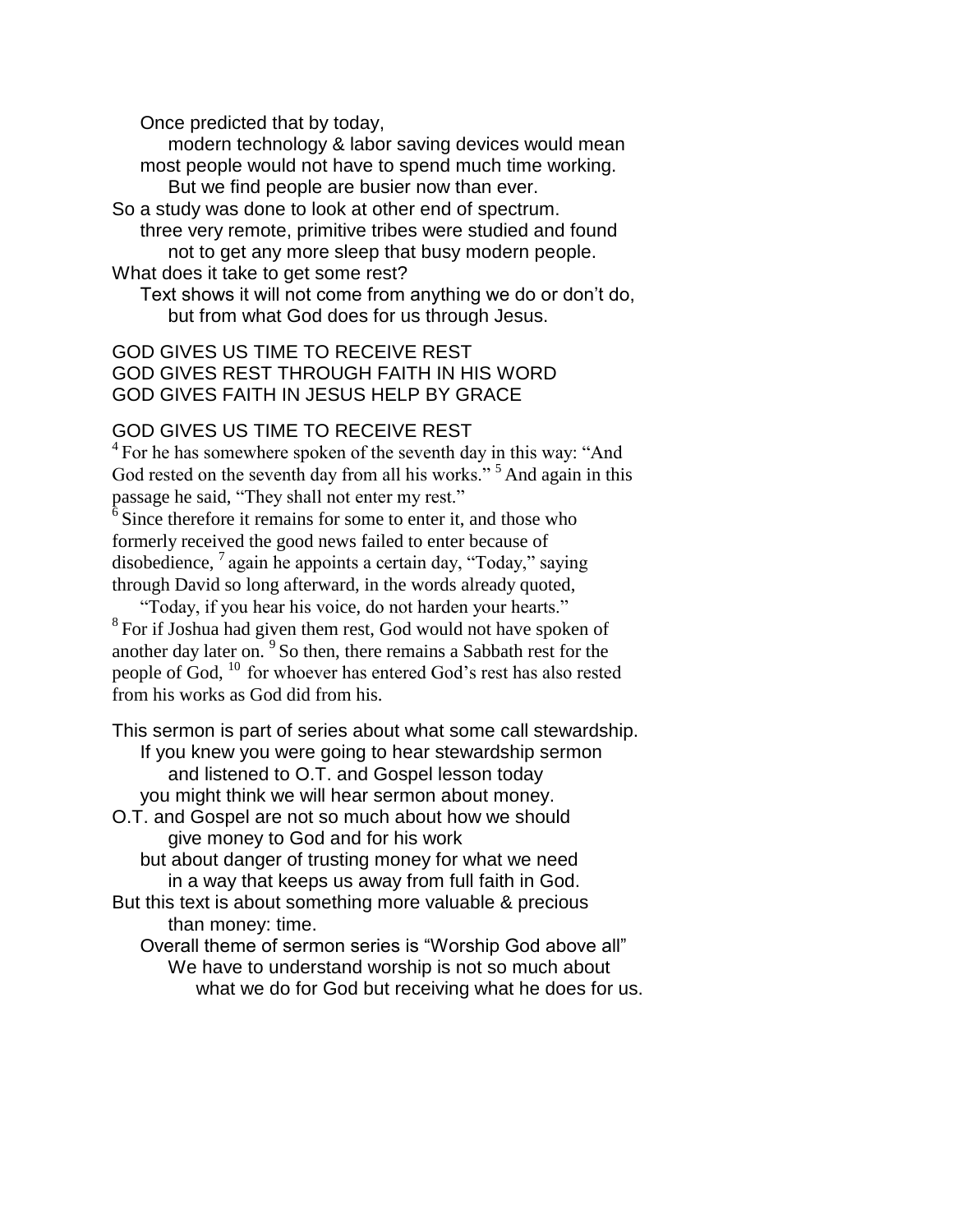So also, proper use and stewardship of time is not just giving our time to do things for God and others but taking time for what God does for us. This is why God gave the Sabbath day. Word Sabbath simply means rest. v. 4 quotes Gen. 1: God rested on the seventh day from all his works." Reason he rested was not because he was tired or out of ideas of things to make but he was done. Everything was complete & good. This is why God told Israel in 10 commandments they also were to rest on  $7<sup>th</sup>$  day from all their work, to remind them they had all they needed not because they worked so hard but because God had provided it for them. To teach them this, God provided manna 6 days a week but on  $7<sup>th</sup>$  day there wasn't any because they were to rest and not even go pick it up but instead what they had from day before would be enough. But, text says, they didn't receive that rest. On first Saturday this happened they went out frantically searching for manna anyway because they didn't trust what God had said. Even when Joshua led them into the promised land, where they could finally rest from their long travels, v. 8 says they didn't really receive that rest. because they didn't obey God because they didn't trust him. And so they kept working on Sabbath day. So, text quotes Psalm 95 where God angrily says, "They shall never enter my rest." that is, not until they finally stop trusting in themselves and what they do to provide everything they need and start trusting in God, their creator. Solomon reflects on this in O.T. reading from Ecclesiastes. He notes rich with full stomach can't relax & sleep any more than the hungry common laborer because of concerns about preserving all he has. He says people need to recognize wealth & possessions and work itself - and the ability to enjoy them all is a gift from God. Same kind of thing can happen to us today.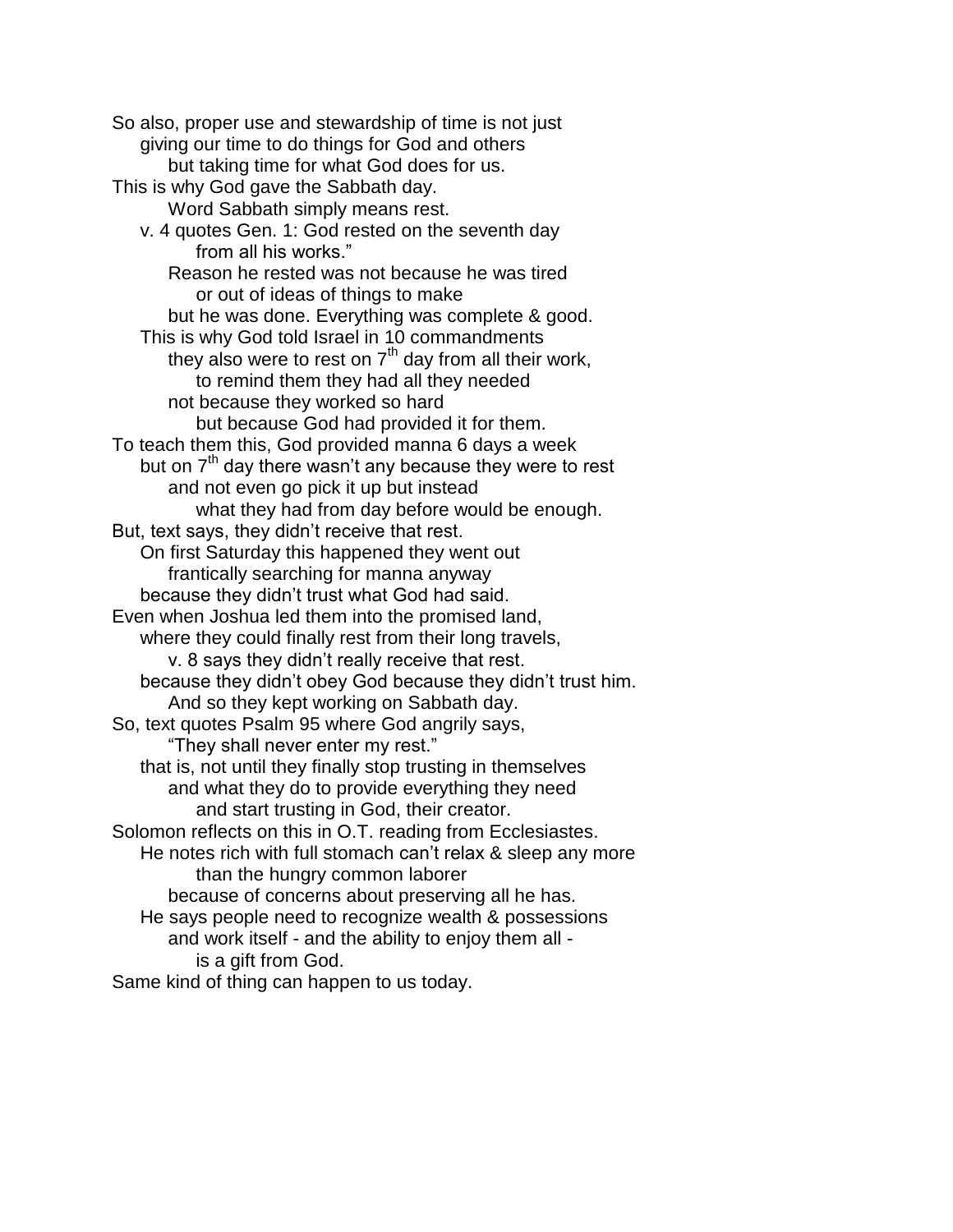Employer can think success of business depends on how hard he and his employees work.

- Pastor can think success of church depends on how hard he and the members work.
- We can think our retirement depends on how hard our investments are working for us.
- Rather than seeing how everything depends on God and things only he can control.

But even our ways of relaxing can be not truly restful. Being hooked on all sorts of entertainment media is one thing that keeps people from full night's sleep. Ways of enjoying weekend causes some to be

- more tired than ever come Monday morning.
- So, if even trying to relax & enjoy selves isn't necessarily restful What does it take to get some rest?

# GOD GIVES REST THROUGH FAITH IN HIS WORD

 $11$  Let us therefore strive to enter that rest, so that no one may fall by the same sort of disobedience.  $^{12}$  For the word of God is living and active, sharper than any two-edged sword, piercing to the division of soul and of spirit, of joints and of marrow, and discerning the thoughts and intentions of the heart.  $^{13}$  And no creature is hidden from his sight, but all are naked and exposed to the eyes of him to whom we must give account.

v. 7 says it is not too late to get some rest. There is a day not called Sabbath day but just "today" every today is a gift provided by God himself and any day can be a day of rest. so v. 11 says, let's be eager to get that rest. Then v. 12 seems to change the subject: "For the word of God is living and active." But the point is, how do we get the rest we need? It is through God's word. It is doesn't depend on our working but on the working of God's word & trust in is word. This is why, Luther's explanation of  $3<sup>rd</sup>$  commandment, "Remember the Sabbath day to keep it holy" is We should fear and love God that we do not despise preaching and the word of God but gladly hear & learn it. Despite all God did for people text refers to, they had no rest because they didn't trust & obeying God's word.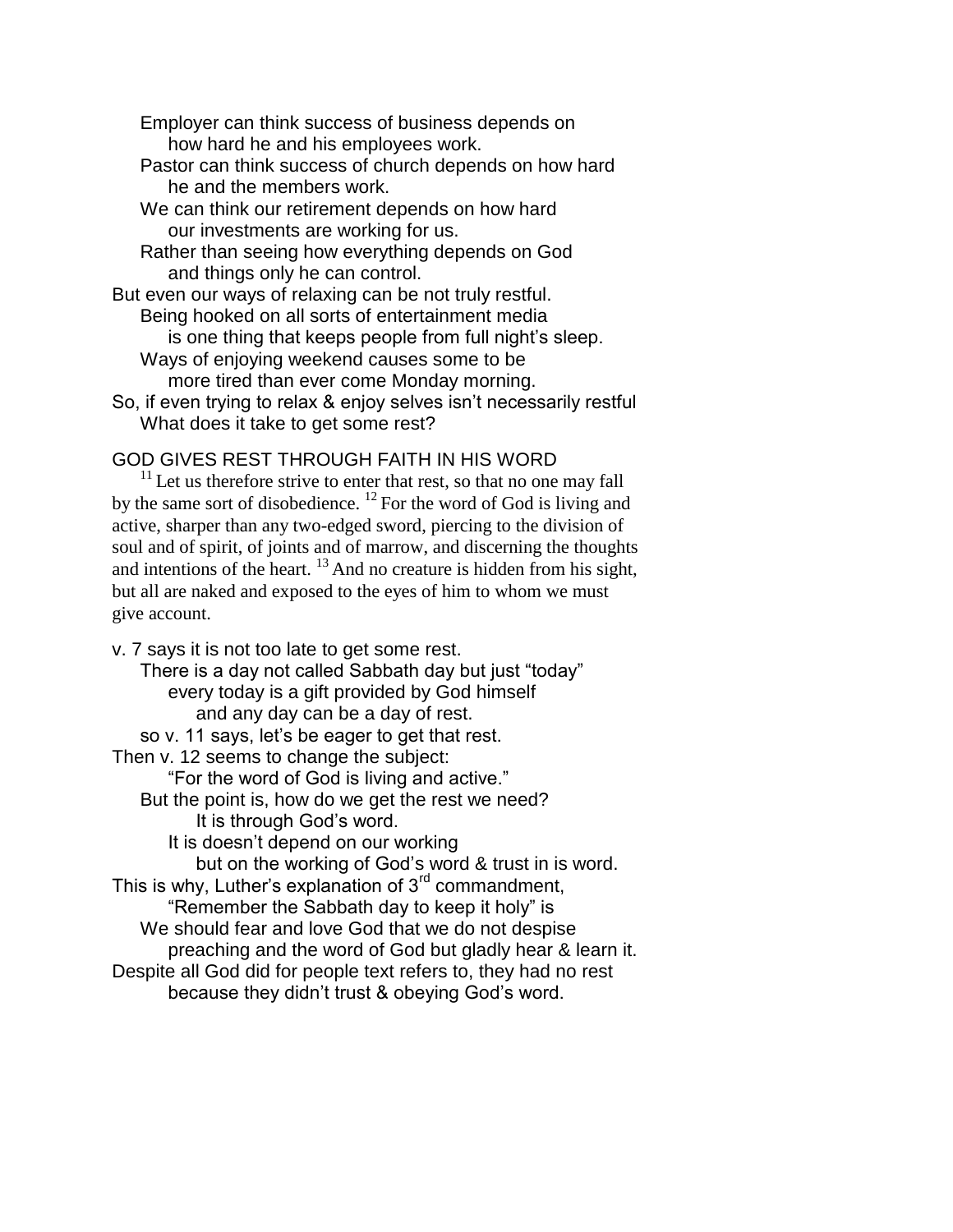The way to finally rest and relax is to trust God's word, that what he tells us to do is truly best for us and what he promises to do is truly best for us. It is easy for us who wearily plod along in our daily work to think of our worship also as a burdensome duty But reason we want to us time on this Today and every today to expose ourselves to God's word is not just because it is what he says we are to do but because of what he says he will do through it. v. 12 says his word pierces to our soul and spirit & inner self. God's word works inside us to cause faith and give peace and hope and joy. Now, God's word is pictured as a two edged sword. One side of God's word is the law which cuts us open to expose our hearts to God, including our weaknesses. Word for "exposed" in v. 13 is used for stretched out neck of sacrificial animal. God's word tells us we are vulnerable & exposed to death. Now what? That is not the main message of God's word. As v. 12 goes from Sabbath, when people stopped work to rest and worship to God's word, which God gives us in worship and which is the source of our true rest Next, v. 14 goes from sacrifice for those exposed by God's word to the great high priest who offers the sacrifice by taking our place. GOD GIVES FAITH IN JESUS HELP BY GRACE

 $14$  Since then we have a great high priest who has passed through the heavens, Jesus, the Son of God, let us hold fast our confession. <sup>15</sup> For we do not have a high priest who is unable to sympathize with our weaknesses, but one who in every respect has been tempted as we are, yet without sin. <sup>16</sup> Let us then with confidence draw near to the throne of grace, that we may receive mercy and find grace to help in time of need.

v. 3 said, "For we who have believed enter that rest, as he has said,

"As I swore in my wrath, 'They shall not enter my rest,'"

although his works were finished from the foundation of the world. Reason people could stop working & rest

is that God's work was finished from creation of world.